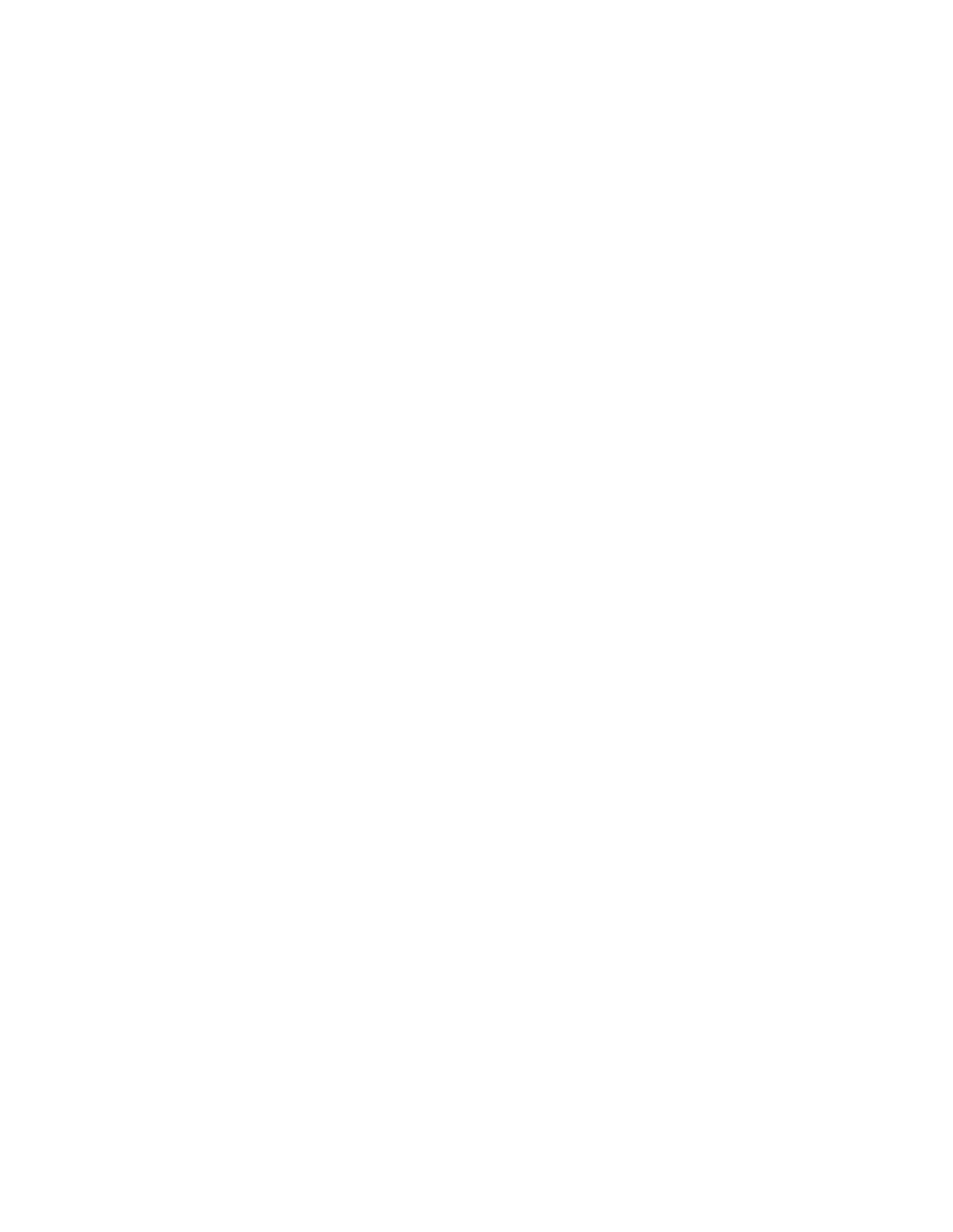### In the case of Karrer v. Romania,

The European Court of Human Rights (Third Section), sitting as a Chamber composed of:

 Josep Casadevall, President, Egbert Myjer, Ján Šikuta, Ineta Ziemele, Nona Tsotsoria, Mihai Poalelungi, Kristina Pardalos, judges,

and Santiago Quesada, Section Registrar,

Having deliberated in private on 31 January 2012,

Delivers the following judgment, which was adopted on that date:

# PROCEDURE

1. The case originated in an application (no. 16965/10) against Romania lodged with the Court under Article 34 of the Convention for the Protection of Human Rights and Fundamental Freedoms ("the Convention") by two Austrian nationals, Mr Alexander Hannes Karrer and Ms Alexandra Bianca Karrer ("the applicants"), on 16 March 2010.

2. The applicants were represented by Mr Mihai Buidoso, a lawyer practising in Arad, Romania. The Romanian Government ("the Government") were represented by their former Agent, Mr Răzvan Horatiu Radu.

The Austrian Government, to whom a copy of the application was transmitted under Rule  $44 \tS 1$  (a) of the Rules of Court, did not exercise their right to intervene in the proceedings.

3. The applicants alleged in particular that their right to respect for family life as provided under Article 8 of the Convention had been infringed. The first applicant further points out that he did not benefit from a fair hearing in the determination of his civil rights and obligations, in accordance with Article 6 § 1 of the Convention.

4. On 31 May 2010 the President of the Third Section decided to give notice of the application to the Government. It was also decided to rule on the admissibility and merits of the application at the same time (Article 29 § 1).

5. As Mr Corneliu Bîrsan, the judge elected in respect of Romania, had withdrawn from the case (Rule 28 of the Rules of Court), the President of the Chamber appointed Mr Mihai Poalelungi to sit as ad hoc judge (Article 26 § 4 of the Convention and Rule 29 § 1 of the Rules of Court).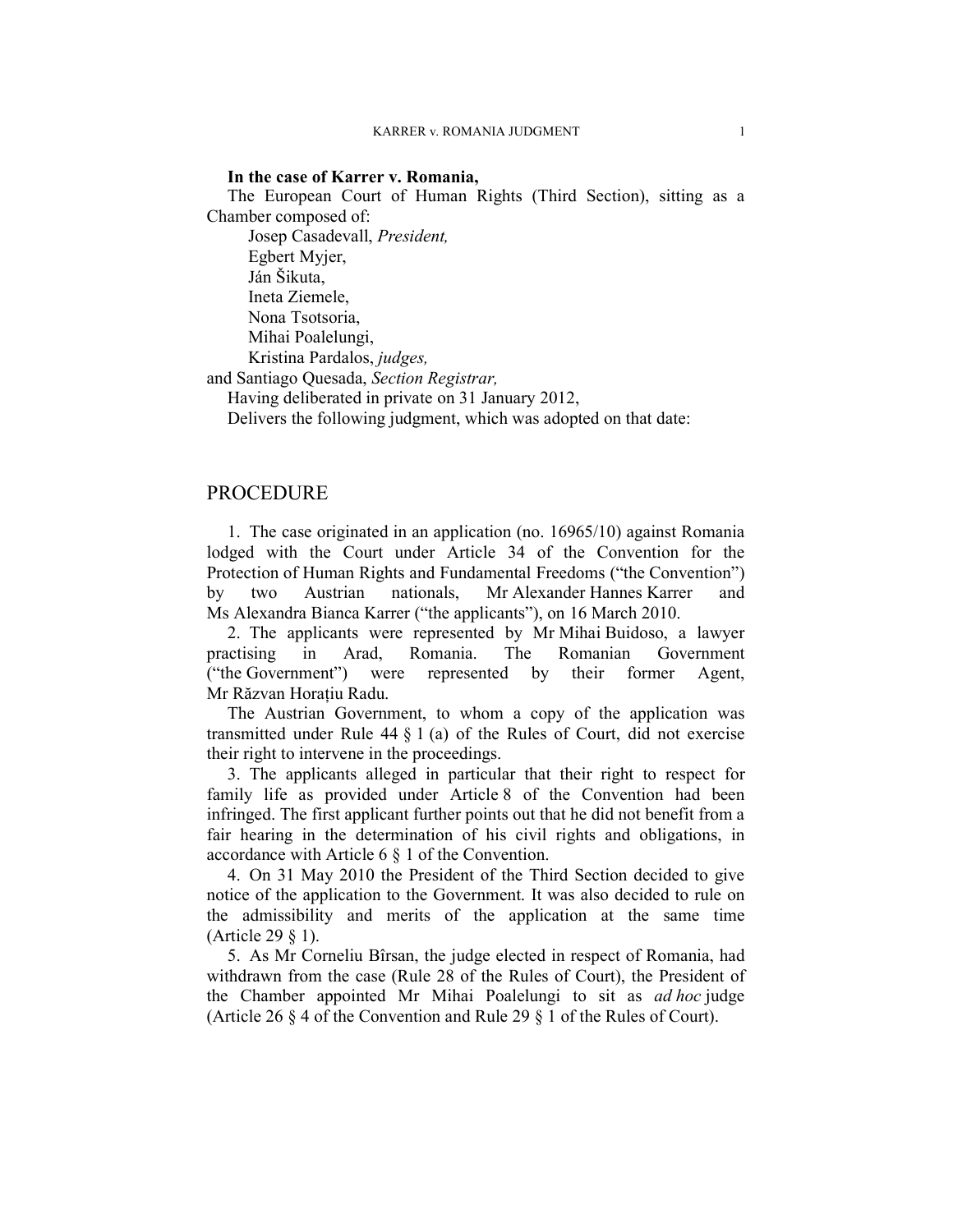# THE FACTS

# I. THE CIRCUMSTANCES OF THE CASE

6. The first applicant was born in 1982 and lives in Furstenfeld, Austria. He is the father of the second applicant, who was born in 2006 and lives at an unspecified address in Romania.

# A. Abduction of the second applicant and proceedings conducted in Austria

7. On 13 April 2004 the first applicant married a Romanian citizen, K.T. The marriage was concluded in Salzburg, Austria. On 15 February 2006 their daughter, the second applicant, was born. The parents had joint custody of the child under Austrian law. They lived in Salzburg.

8. On 1 February 2008 K.T. and the first applicant separated. On 25 February 2008 K.T. filed a divorce petition with the Salzburg authorities. The first applicant lodged a counter petition on 25 March 2008.

9. On 29 January 2008 K.T. filed for an interim injunction against the first applicant, seeking his removal from the family home on the ground of his violent behaviour. On 8 February 2008, the Salzburg District Civil Court granted the interim injunction for a period of three months. Criminal proceedings were also initiated against the first applicant for infliction of bodily harm.

10. On 1 February 2008 K.T. lodged an action for temporary sole custody of the second applicant throughout the divorce proceedings. At the end of September 2008, while the proceedings for the award of custody were pending before the Austrian courts, K.T. left for Romania together with the second applicant. The first applicant was not informed of the departure, even though at the time the spouses had joint custody of the second applicant.

11. In the meantime, on 25 July 2008 the Salzburg District Criminal Court acquitted the first applicant of inflicting bodily harm. The Salzburg Public Prosecutor reserved the right to initiate criminal proceedings against K.T. for perjury.

12. On 25 November 2008, the Salzburg District Civil Court granted the first applicant temporary sole custody of the second applicant until the finalisation of the divorce proceedings. The court relied, inter alia, on expert opinion which concluded that the first applicant was better suited to have custody. K.T. does not appear to have appealed against the judgment.

13. Currently, the divorce proceedings between the first applicant and K.T. are pending before the Romanian courts.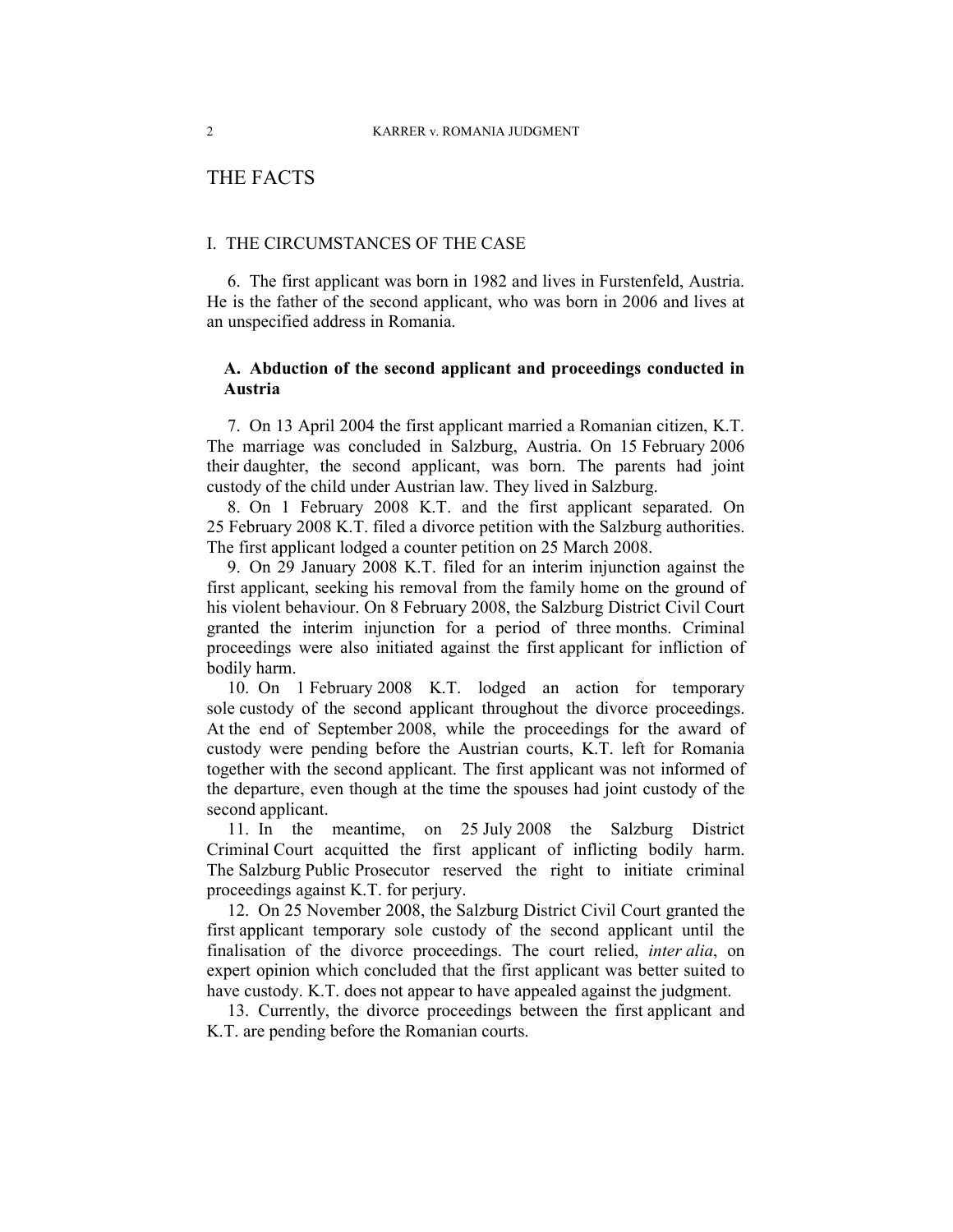### B. Proceedings under the Hague Convention conducted in Romania

14. On 30 September 2008 the first applicant submitted a request for the return of the second applicant to Austria under Article 3 of the Hague Convention of 25 October 1980 on the Civil Aspects of International Child Abduction ("the Hague Convention"). He argued that the second applicant had been removed from Austrian territory in breach of the joint custody held by the spouses at the time of the removal. On 7 October 2008 the Austrian authorities submitted the request to the Romanian Ministry of Justice ("the Romanian Ministry"), the Central Authority responsible for the obligations established under the Hague Convention.

15. On 28 October 2008, at the request of the Romanian Ministry, the General Police Department (Inspectoratul General al Poliției) confirmed that the second applicant was living with her mother, in Romania, at her grandparents' home. Furthermore, on 3 November 2008 the Department for Social Services and Child Protection (Departamentul General de Asistentă Socială și Protectia Copilului) drafted a report in relation to the second applicant. The report mainly mentioned K.T.'s statements concerning her situation in Austria, her reasons for departure as well as the maternal grandparents' declarations concerning their commitment to provide housing and financial support to the second applicant indefinitely. It was also mentioned that the second applicant did not appear to be an abused or neglected child and that she was very attached to her mother and her maternal grandparents. The report concluded that the second applicant had appropriate living conditions, both from a material and emotional point of view.

16. On 5 December 2008 the Romanian Ministry instituted proceedings on behalf of the first applicant before the Bucharest County Court. By a judgment of 28 January 2009, communicated on 28 May 2009, the Bucharest County Court found in favour of the first applicant, ordering the return of the second applicant to Austria. The Bucharest County Court held that the request fell under Article 3 of the Hague Convention and that none of the exceptions provided for under Article 13 applied.

17. K.T. appealed. She submitted several pieces of evidence, including declarations of her parents as witnesses given before a Romanian Court in the context of the divorce and custody proceedings. She further submitted a welfare report drafted by the Custody Service within the Timişoara City Hall (Serviciul de Autoritate Tutelară din cadrul Primariei Municipiului Timişoara). The report included information on K.T.'s family situation, living conditions, and K.T.'s declarations in relation to the circumstances of her living and departing from Austria. Finally, the report recommended that K.T. were awarded the custody over the second applicant.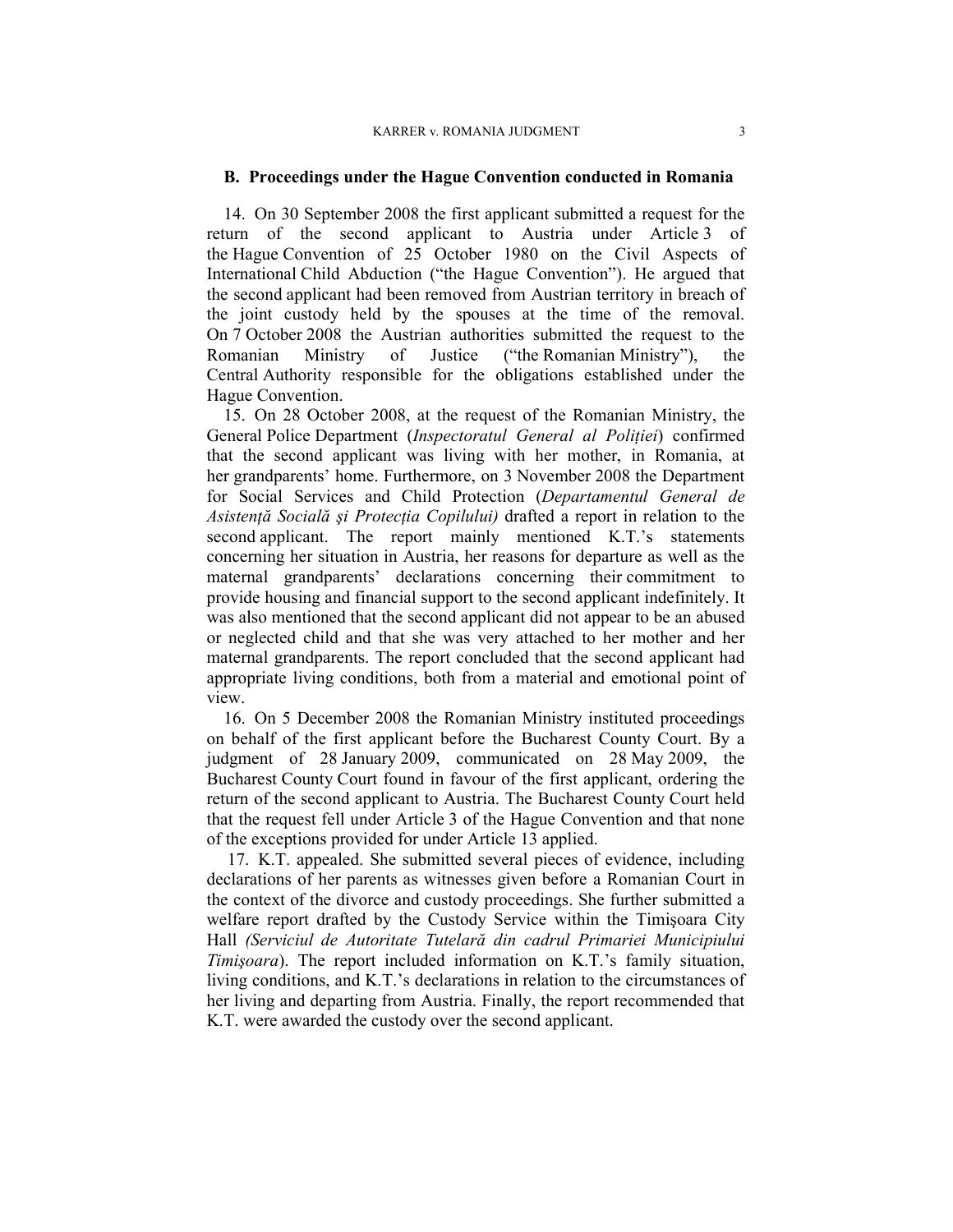18. By a final judgment delivered on 8 July 2009, and rendered in written form on 17 September 2009, the Bucharest Court of Appeal allowed the appeal on points of law, holding that the return of the second applicant to Austria would expose her to physical and psychological harm, within the meaning of Article 13 § 1 (b) of the Hague Convention. On the merits, the Bucharest Court of Appeal held that the first applicant had shown violent behaviour towards K.T., as the Salzburg District Civil Court had maintained when granting K.T. the interim injunction of 8 February 2008. The Bucharest Court of Appeal further held that the first applicant had breached the restraining order in September 2008, which determined K.T. to come to Romania. Finally, the domestic court reasoned that even if there was no evidence of a violent behaviour of the first applicant towards the child, this could be inferred from his behaviour towards K.T. and from K.T.'s departure to Romania. The Salzburg District Civil Court's judgment of 25 November 2008 was set aside on the ground that by that time K.T. and the second applicant had already left Austria.

19. Throughout the domestic proceedings, the Romanian Ministry informed the Austrian authorities of the progress of the Hague Convention proceedings. The information included the date of the hearings and whether or not an appeal had been lodged. From the evidence adduced to the case file, it appears that the Romanian Ministry did not have any direct contact with the first applicant in connection with the Hague Convention proceedings.

# II. RELEVANT INTERNATIONAL AND EUROPEAN UNION LAW

20. The relevant provisions of the Hague Convention, which entered into force in respect of Romania on 30 September 1992, read, in so far as relevant, as follows.

### Article 3

"The removal or the retention of a child is to be considered wrongful where –

a) it is in breach of rights of custody attributed to a person, an institution or any other body, either jointly or alone, under the law of the State in which the child was habitually resident immediately before the removal or retention; and

b) at the time of removal or retention those rights were actually exercised, either jointly or alone, or would have been so exercised but for the removal or retention.

The rights of custody mentioned in sub-paragraph a) above, may arise in particular by operation of law or by reason of a judicial or administrative decision, or by reason of an agreement having legal effect under the law of that State."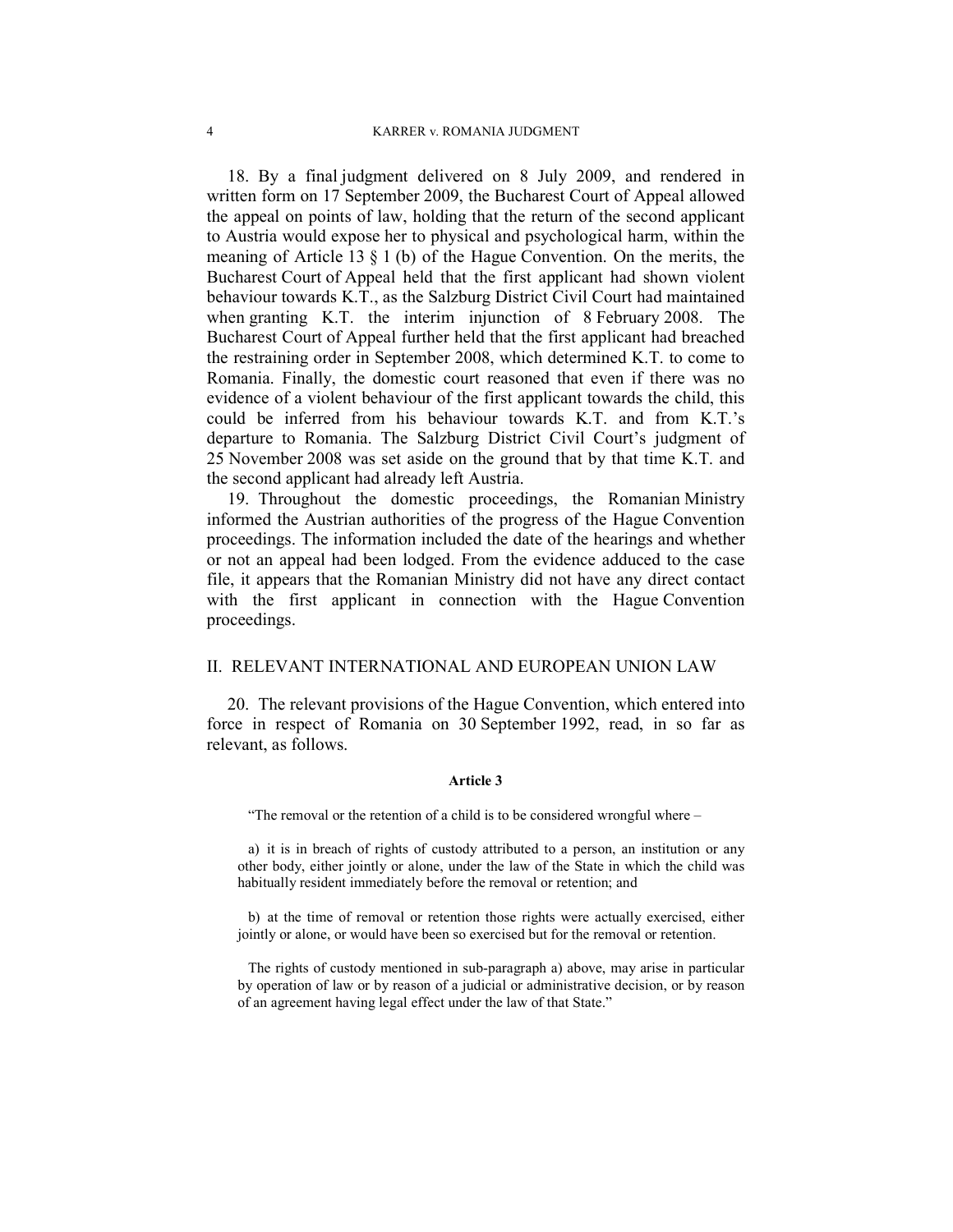### Article 4

"The Convention shall apply to any child who was habitually resident in a Contracting State immediately before any breach of custody or access rights. The Convention shall cease to apply when the child attains the age of 16 years."

### Article 6

"A Contracting State shall designate a Central Authority to discharge the duties which are imposed by the Convention upon such authorities. [..]"

#### Article 7

"Central Authorities shall co-operate with each other and promote co-operation amongst the competent authorities in their respective State to secure the prompt return of children and to achieve the other objects of this Convention.

In particular, either directly or through any intermediary, they shall take all appropriate measures –

[..]

f) to initiate or facilitate the institution of judicial or administrative proceedings with a view to obtaining the return of the child and, in a proper case, to make arrangements for organizing or securing the effective exercise of rights of access; [..]"

#### Article 11

"The judicial or administrative authorities of Contracting States shall act expeditiously in proceedings for the return of children.

If the judicial or administrative authority concerned has not reached a decision within six weeks from the date of commencement of the proceedings, the applicant or the Central Authority of the requested State, on its own initiative or if asked by the Central Authority of the requesting State, shall have the right to request a statement of the reasons for the delay. If a reply is received by the Central Authority of the requested State, that Authority shall transmit the reply to the Central Authority of the requesting State, or to the applicant, as the case may be."

#### Article 12

"Where a child has been wrongfully removed or retained in terms of Article 3 and, at the date of the commencement of the proceedings before the judicial or administrative authority of the Contracting State where the child is, a period of less than one year has elapsed from the date of the wrongful removal or retention, the authority concerned shall order the return of the child forthwith.

The judicial or administrative authority, even where the proceedings have been commenced after the expiration of the period of one year referred to in the preceding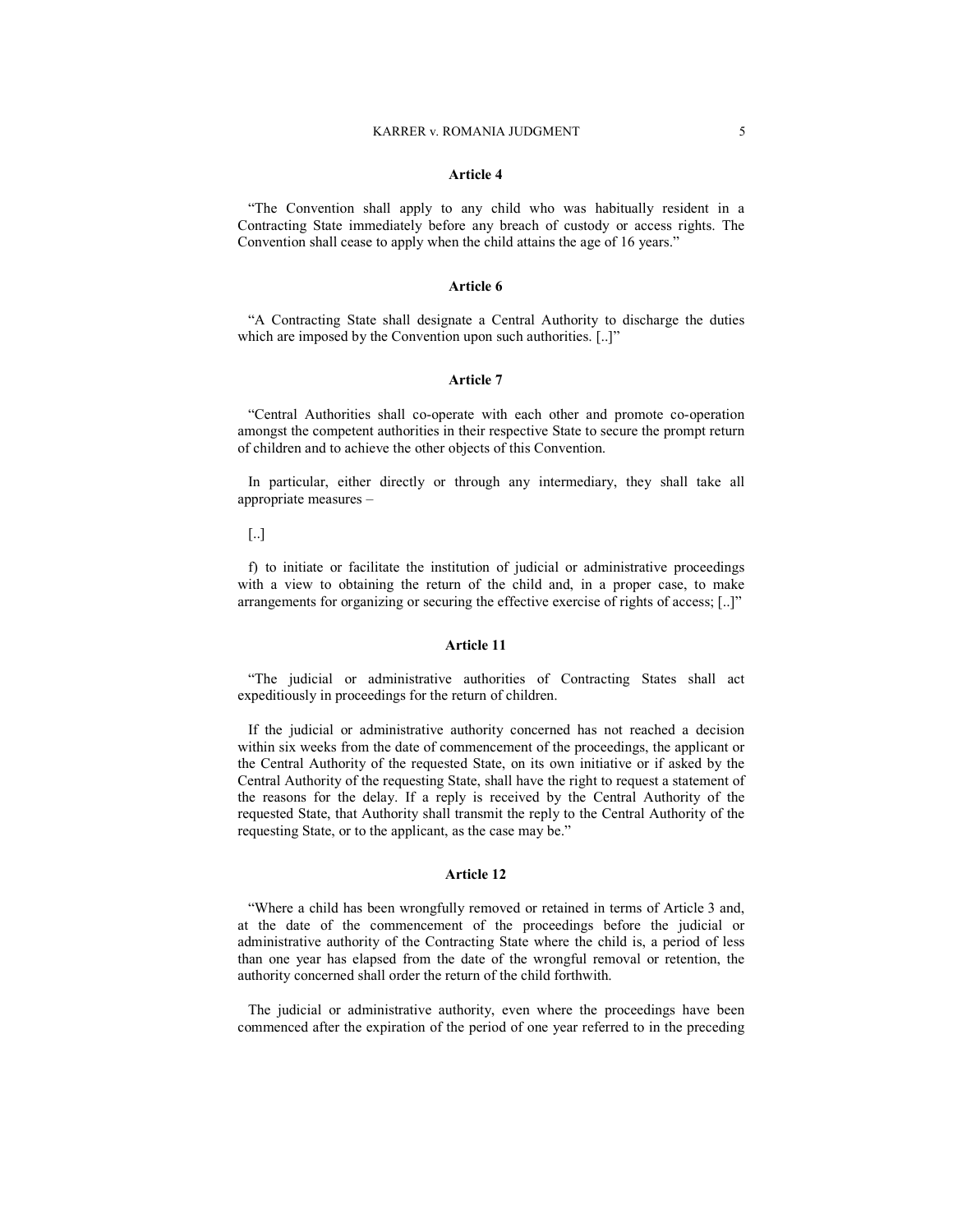paragraph, shall also order the return of the child, unless it is demonstrated that the child is now settled in its new environment.

Where the judicial or administrative authority in the requested State has reason to believe that the child has been taken to another State, it may stay the proceedings or dismiss the application for the return of the child."

#### Article 13

"Notwithstanding the provisions of the preceding Article, the judicial or administrative authority of the requested State is not bound to order the return of the child if the person, institution or other body which opposes its return establishes that –

a) the person, institution or other body having the care of the person of the child was not actually exercising the custody rights at the time of removal or retention, or had consented to or subsequently acquiesced in the removal or retention; or

b) there is a grave risk that his or her return would expose the child to physical or psychological harm or otherwise place the child in an intolerable situation.

The judicial or administrative authority may also refuse to order the return of the child if it finds that the child objects to being returned and has attained an age and degree of maturity at which it is appropriate to take account of its views.

In considering the circumstances referred to in this Article, the judicial and administrative authorities shall take into account the information relating to the social background of the child provided by the Central Authority or other competent authority of the child's habitual residence."

### Article 20

"The return of the child under the provisions of Article 12 may be refused if this would not be permitted by the fundamental principles of the requested State relating to the protection of human rights and fundamental freedoms."

21. Council Regulation (EC) No. 2201/2003 of 27 November 2003 concerning jurisdiction and the recognition and enforcement of judgments in matrimonial matters and matters of parental responsibility ("the Regulation"), in so far as relevant reads as follows:

#### Preamble

(17)"In cases of wrongful removal or retention of a child, the return of the child should be obtained without delay, and to this end the Hague Convention of 25 October 1980 would continue to apply as complemented by the provisions of this Regulation, in particular Article 11. [...]"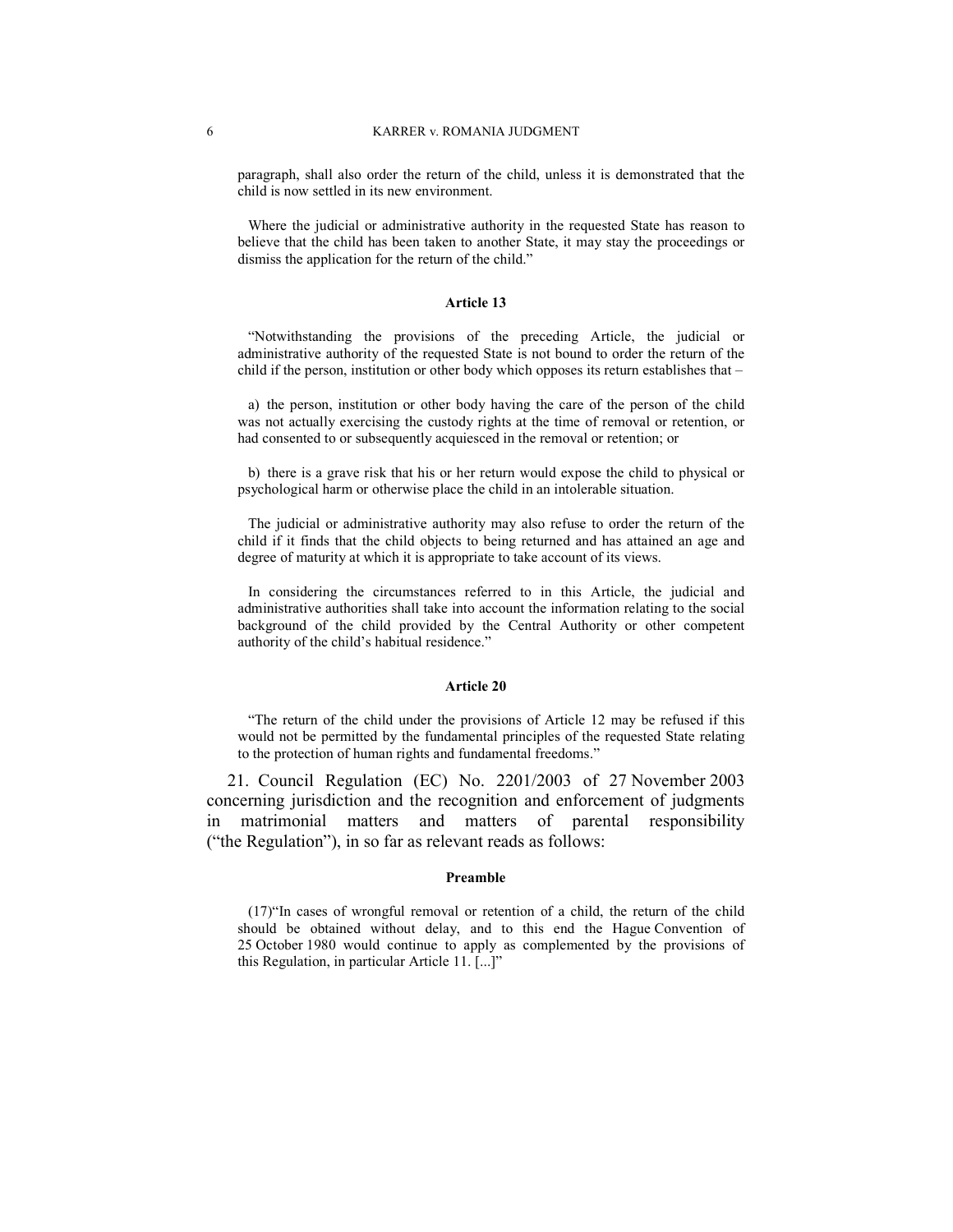### Article 11

"1. Where a person, institution or other body having rights of custody applies to the competent authorities in a Member State to deliver a judgment on the basis of the Hague Convention [..], in order to obtain the return of a child that has been wrongfully removed or retained in a Member State other than the Member State where the child was habitually resident immediately before the wrongful removal or retention, paragraphs 2 to 8 shall apply.

#### [...]

3. A court to which an application for return of a child is made as mentioned in paragraph 1 shall act expeditiously in proceedings on the application, using the most expeditious procedures available in national law.

Without prejudice to the first subparagraph, the court shall, except where exceptional circumstances make this impossible, issue its judgment no later than six weeks after the application is lodged.

4. A court cannot refuse to return a child on the basis of Article 13 (b) of the [...] Hague Convention if it is established that adequate arrangements have been made to secure the protection of the child after his or her return.

5. A court cannot refuse to return a child unless the person who requested the return of the child has been given an opportunity to be heard.

6. If a court has issued an order on non-return pursuant to Article 13 of the 1980 Hague Convention, the court must immediately either directly or through its central authority, transmit a copy of the court order on non-return and of the relevant documents, in particular a transcript of the hearings before the court, to the court with jurisdiction or central authority in the Member State where the child was habitually resident immediately before the wrongful removal or retention, as determined by national law. The court shall receive all the mentioned documents within one month of the date of the non-return order.

7. Unless the courts in the Member State where the child was habitually resident immediately before the wrongful removal or retention have already been seized by one of the parties, the court or central authority that receives [a copy of an order on non-return pursuant to Article 13 of the Hague Convention and of the documents relevant to that order] must notify it to the parties and invite them to make submissions to the court, in accordance with national law, within three months of the date of notification so that the court can examine the question of custody of the child.  $\lbrack$ ..]"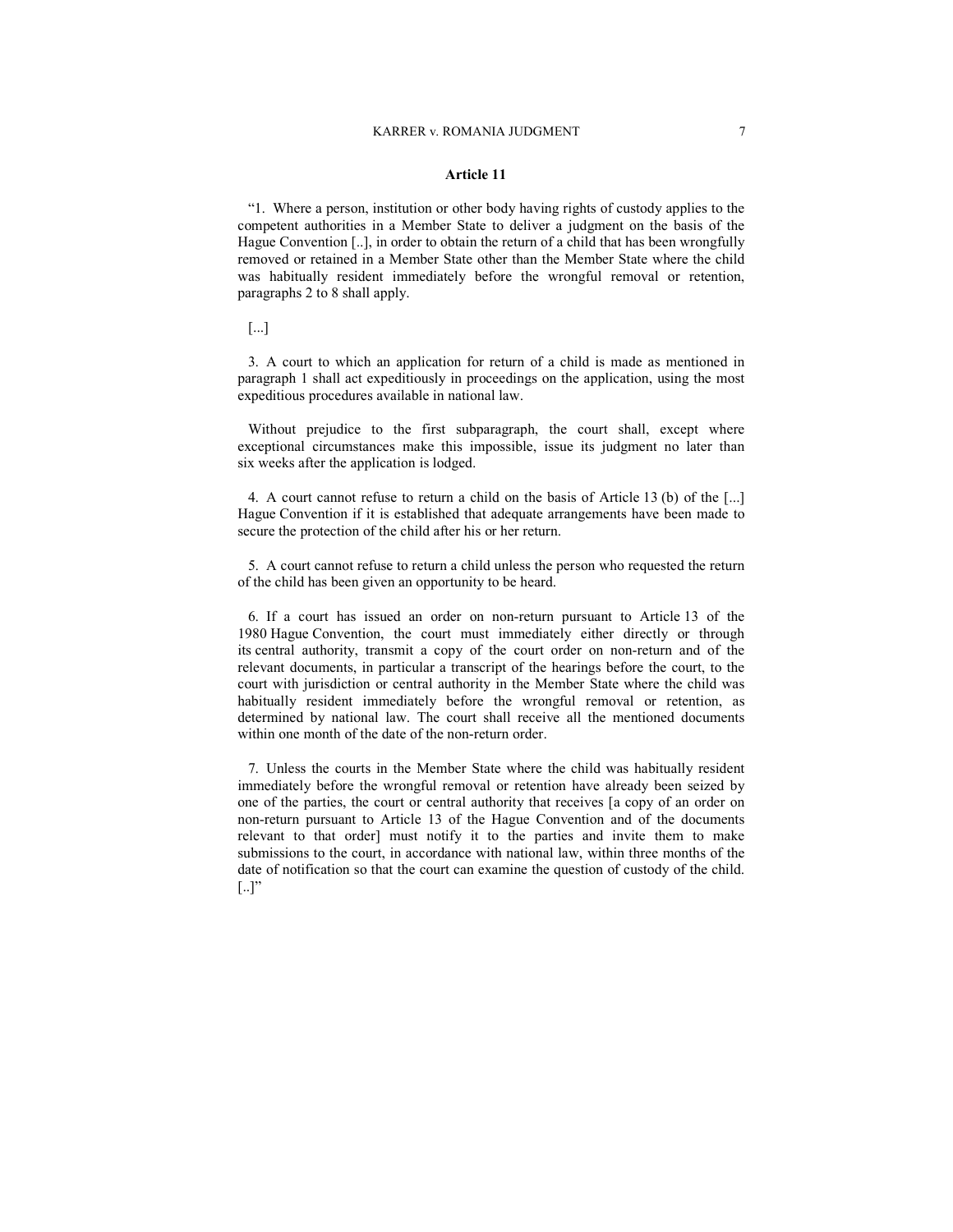# THE LAW

# I. ALLEGED VIOLATION OF ARTICLES 8 AND 6 OF THE **CONVENTION**

22. The applicants complained under Article 8 about the unfolding of Hague Convention proceedings, in particular that the requirement of expedition had not been observed by the domestic courts, that the first applicant had not been heard by the Romanian courts and that the Romanian Ministry in its capacity as Central Authority under the Hague Convention had not properly represented the applicants' interests.

23. The applicants also complained under Article  $6 \tbinom{8}{1}$  that the proceedings had been lengthy and that the Romanian courts had delivered their judgments without hearing the first applicant.

24. In so far as relevant, Articles 8 and 6 § 1 provide as follows:

### Article 8

"1. Everyone has the right to respect for his ... family life... .

2. There shall be no interference by a public authority with the exercise of this right except such as is in accordance with the law and is necessary in a democratic society in the interests of national security, public safety or the economic well-being of the country, for the prevention of disorder or crime, for the protection of health or morals, or for the protection of the rights and freedoms of others."

### Article 6

"In the determination of ... his civil rights and obligations ... everyone is entitled to a ... hearing within a reasonable time by an independent and impartial tribunal established by law."

25. The Court reiterates that it is the master of the characterisation to be given in law to the facts of a case (see Guerra and Others  $v$ . Italy, 19 February 1998, § 44, Reports of Judgments and Decisions 1998-I). The Court further notes that it has previously held that the procedural safeguards guaranteed under Article 6 § 1 are encompassed by the overall requirements of ensuring respect for family life under Article 8 (see Iosub Caras v. Romania, no. 7198/04, § 48, 27 July 2006, Diamante and Pelliccioni v. San Marino, no. 32250/08, § 150, 27 September 2011).

26. In view of the close link between the complaints under Articles 6 § 1 and 8, the Court shall examine the application solely under Article 8, which also covers the complaints under Article 6 § 1.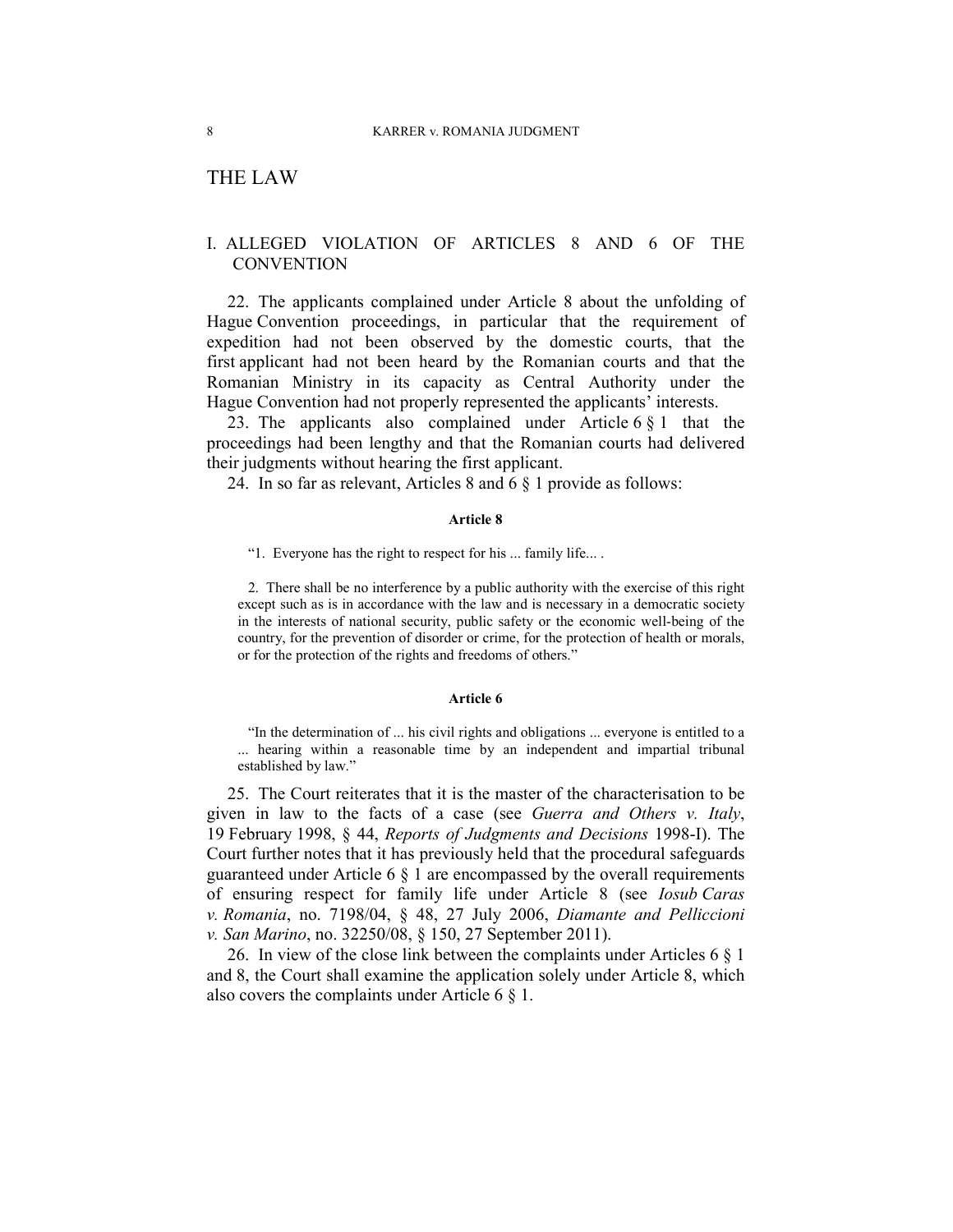### A. Admissibility

27. The Court notes that this complaint is not manifestly ill-founded within the meaning of Article 35  $\S$  3 of the Convention. It further notes that it is not inadmissible on any other grounds. It must therefore be declared admissible.

# B. Merits

# 1. The parties' submissions

### (a) The applicants

28. The applicants contended that the proceedings in Romania had resulted in an interference with their rights to respect for family life. In particular, the applicants argued that the hearings and the drafting of the Romanian courts' judgments had taken an excessive length of time, in breach of the Hague Convention. The Bucharest County Court had postponed the enforcement of its judgement for three months and the written version of that judgment was rendered three months after its delivery, leaving the applicants unable to appeal during this period. The overall length of the proceedings had thus largely exceeded the six weeks provided for under the Hague Convention and the Regulation.

29. The applicants further maintained that the Bucharest Court of Appeal had based its findings on an interim injunction which was no longer in force. Also, at the time of the Bucharest Court of Appeal's judgment the Austrian courts had granted the first applicant sole custody of the second applicant, based on a psychological assessment which established that the first applicant did not have aggressive behaviour.

30. The first applicant also submitted that the Romanian authorities had not abided by the provisions of Article 11 § 5 of the Regulation in that he had not been heard (see paragraph 19 above). Had he been heard, he would have been able to prove that the allegations as to his aggressive behaviour were unfounded.

31. Lastly, the applicants submitted that the Romanian authorities had not abided by the provisions of Article 11 § 3 of the Regulation in that the written version of the judgment of the Bucharest Court of Appeal had only been rendered on 17 September 2009 and served on him, by fax, on 30 September 2009.

# (b) The Government

32. The Government submitted that the decision rendered by the Bucharest Court of Appeal did not constitute an interference with the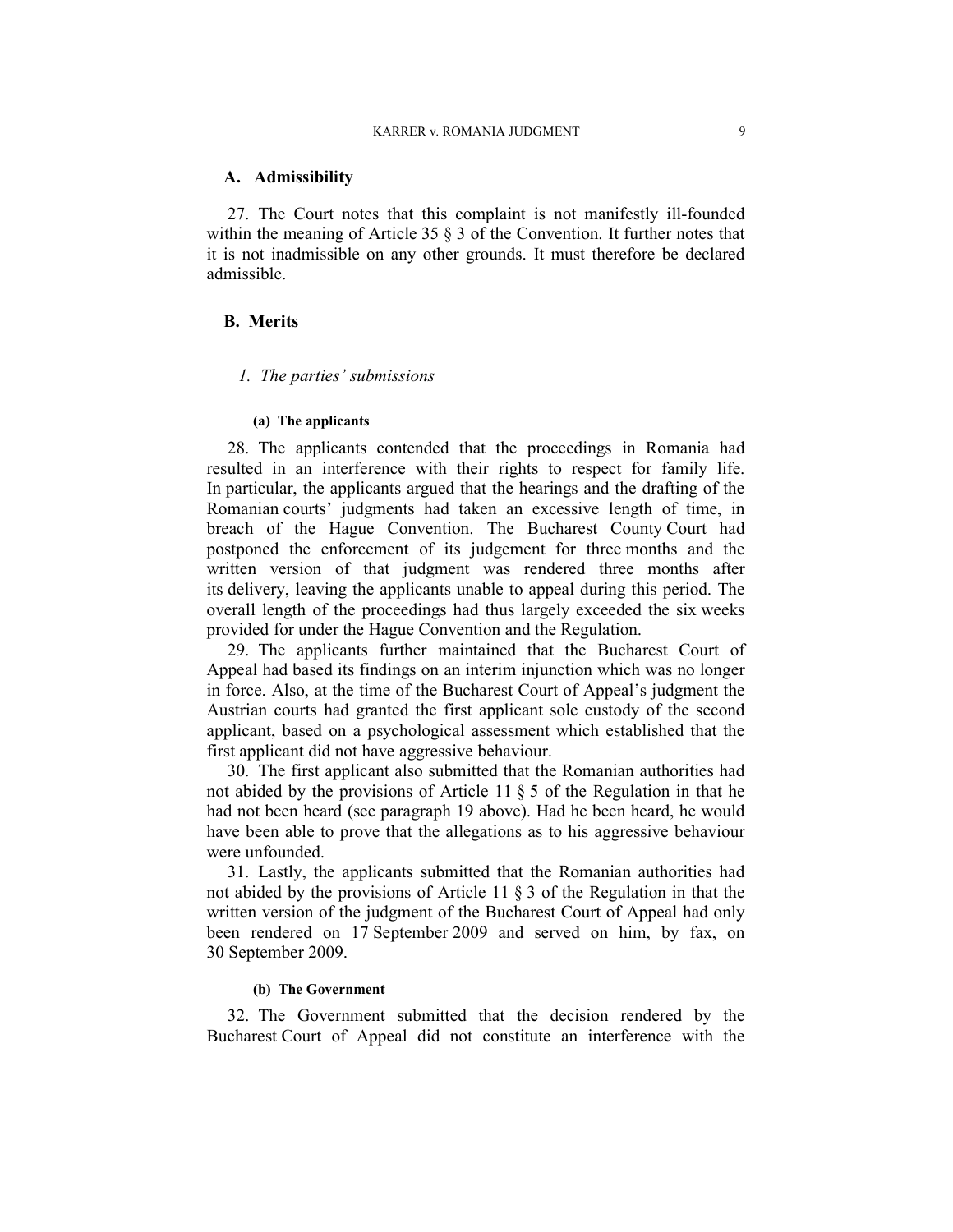applicants' right to respect for family life. In this connection, the Government pointed out that at the time of the second applicant's removal, the first applicant had not had sole custody rights and the two spouses had not lived together since 23 January 2008, when a restraining order was issued against the first applicant. Furthermore, the Government pointed out that the first applicant had breached the restraining order.

33. Should the Court find that there had been an interference with the applicants' rights under Article 8, the Government submitted that the interference had had a legal basis, namely Article 13 (b) of the Hague Convention. Also, the interference had served the legitimate aim of protecting the child's best interests.

34. The Government stressed that the domestic courts were better placed to decide on custody matters and that they therefore had a wide margin of appreciation. In the present case, the domestic courts relied on evidence adduced in the case, including witnesses' testimonies, a welfare report and an official report by the Department for Social Services and Child Protection.

35. The Government also pointed out that under the Regulation it had been open to the domestic courts to summon the first applicant but they had not been under an obligation to do so. Moreover, the Romanian Ministry – in its capacity as Central Authority under the Hague Convention – had informed the first applicant of all the relevant procedural steps and given him the opportunity to submit comments thereto. He could have been present at the hearings and asked to be heard; however, he had not availed himself of this opportunity.

36. The Government lastly submitted that the period of six weeks set forth under the Hague Convention for deciding custody matters was a recommendation rather than an obligation imposed on the domestic authorities. The domestic courts had decided the case with sufficient expedition, taking into account the significant workload and the lack of sufficient staff.

### 2. The Court's assessment

37. The Court first notes that the mutual enjoyment by parent and child of each other's company constitutes a fundamental element of family life and is protected under Article 8 of the Convention (see Monory v. Romania and Hungary, no. 71099/01, § 70, 5 April 2005, Iosub Caras v. Romania, no. 7198/04, §§ 28-29, 27 July 2006).

38. In the sensitive area of family relations, the State is not only bound to refrain from taking measures which would hinder the effective enjoyment of family life, but, depending on the circumstances of each case, should take positive action in order to ensure the effective exercise of such rights. In this area the decisive issue is whether a fair balance between the competing interests at stake – those of the child, of the two parents, and of public order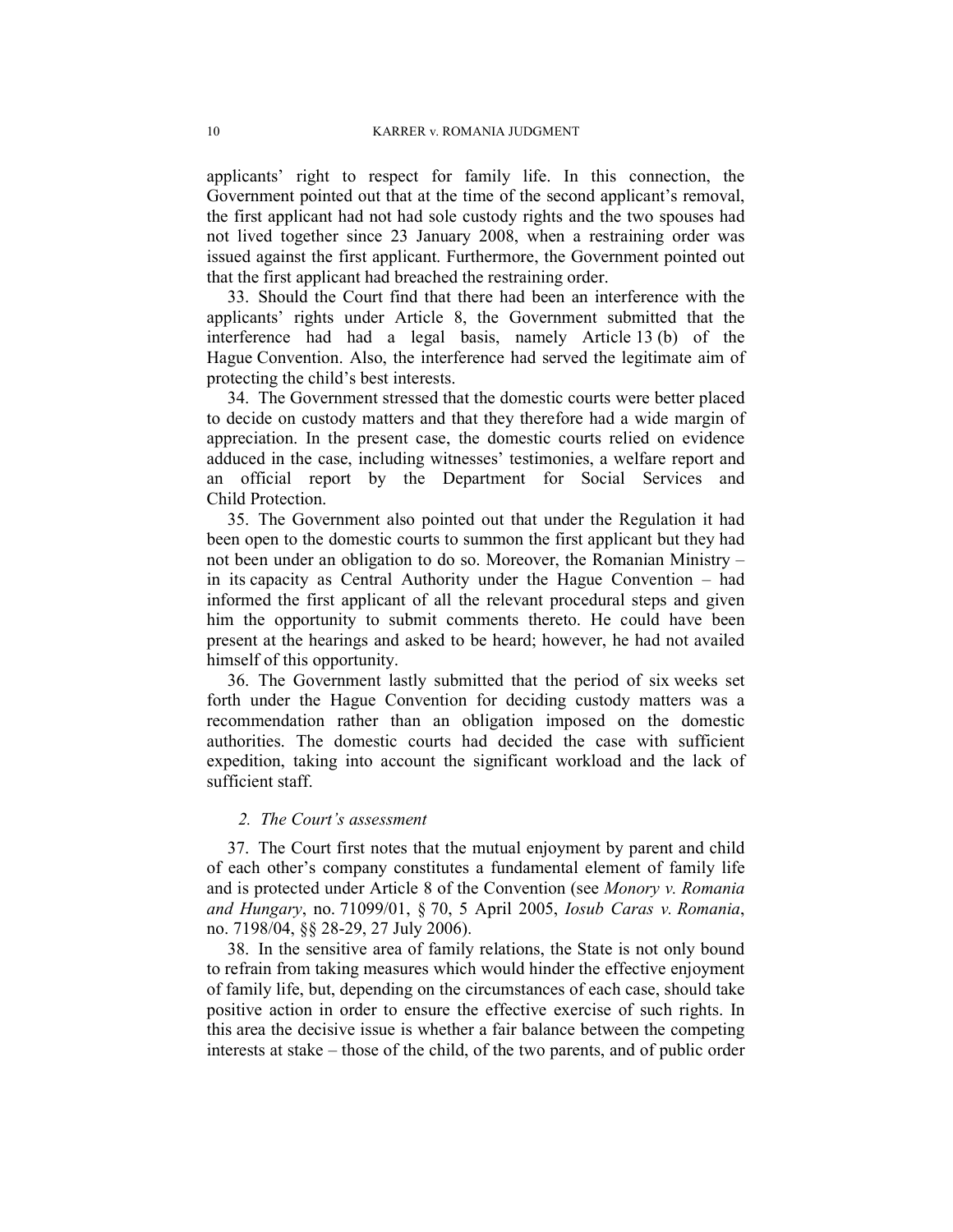- was struck, within the margin of appreciation afforded to States in such matters (see *Maumousseau and Washington*, cited above, § 62), bearing in mind, however, that the child's best interests must be the primary consideration (see Gnahoré v. France, no. 40031/98, § 59, ECHR 2000-IX).

39. Notwithstanding the State's margin of appreciation, the Court is called to examine whether the decision-making process leading to an interference was fair and afforded due respect to the interests safeguarded by Article 8 (see Ignaccolo-Zenide v. Romania, no. 31679/96, § 99, ECHR 2000-I, with further references, Tiemann v. France and Germany (dec.), nos. 47457/99 and 47458/99, ECHR 2000-IV).

40. To that end the Court must ascertain whether the domestic courts conducted an in-depth examination of the entire family situation and of a whole series of factors, in particular of a factual, emotional, psychological, material and medical nature, and made a balanced and reasonable assessment of the respective interests of each person, with a constant concern for determining what the best solution would be for the abducted child in the context of an application for his return to his country of origin (see Neulinger and Shuruk v. Switzerland [GC], no. 41615/07, § 139, 6 July 2010, with further references).

41. Furthermore, the Court reiterates that the States' obligations under Article 8 of the Convention are to be interpreted in harmony with the general principles of international law, and, in the area of international child abduction, particular account is to be given to the provisions of the Hague Convention (see Golder v. the United Kingdom, 21 February 1975, § 29, Series A no. 18, Ignaccolo-Zenide, cited above, § 95).

42. In the instant case, while holding that the removal of the second applicant from her habitual residence in Austria was wrongful within the meaning of Article 3 of the Hague Convention, the domestic courts dismissed the first applicant's request for the return of his daughter on the ground that the return would expose her to physical and psychological harm, within the meaning of Article 13  $\S$  1 (b) of the Hague Convention. The Court finds that such measure constituted an interference with the applicants' right to respect for family life (see also Iosub Caras, cited above, § 30).

43. The Court accepts the Government's submissions that the interference was provided for by law, namely Article 13 § 1 (b) of the Hague Convention and pursued the legitimate aim of protecting the child's best interests.

44. The Court must therefore determine whether the interference in question was "necessary in a democratic society" within the meaning of Article 8 § 2 of the Convention, interpreted in the light of the above-mentioned international instruments, and whether when striking the balance between the competing interests at stake, appropriate account was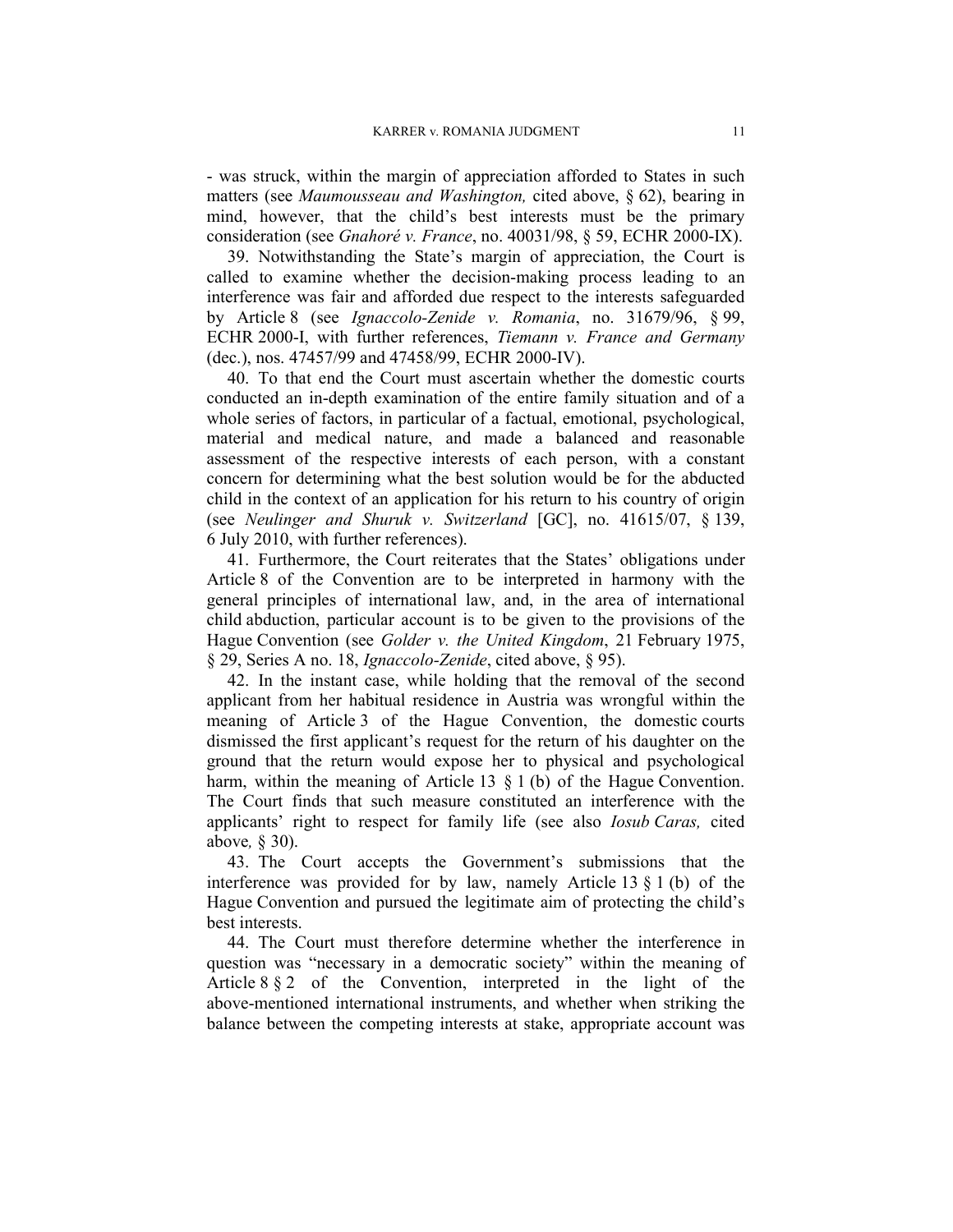given to the child's best interests, within the margin of appreciation afforded to the State in such matters.

45. The Court is bound to observe that the domestic court's assessment of the child's best interest was based on an expired interim injunction issued in Austria (see paragraph 9 above). Furthermore, there is no evidence in the case file of a renewal of such interim injunction, therefore the Court has doubts regarding the reference to the breach of the restraining order in September 2008, which allegedly determined K.T's departure to Romania (see paragraph 18 above). Moreover, the Salzburg District Court judgment of 25 November 2008 awarding sole custody to the first applicant was set aside on the sole ground that it was delivered after K.T had left for Romania.

46. Furthermore, in assessing the child's best interests the Bucharest Court of Appeal did not make any reference to her current family situation or to other elements of a psychological, emotional, material or medical nature. No reference was made to the weight attached, if any, to the report drafted by the Department for Social Services and Child Protection. In any event, this report did not assess the implications of the second applicant's return to Austria, or whether appropriate arrangements were in place to secure her protection upon return. The Court also notes that the domestic authorities did not take into consideration the expert report drafted in Austria and mentioned in the judgment of 25 November 2008 (see paragraph 12 above). The Court finds that these factors, taken together, cast doubts as to the level of depths of the domestic court's assessment of the child's best interests (see *Šneersone and Kampanella v. Italy*, no. 14737/09, § 95, 12 July 2011).

47. The Government further submitted that, in assessing the child's best interests the domestic courts relied on witness testimonies and a welfare report. The Court notes that the witnesses' testimonies only consisted of declarations of K.T. and her parents (see paragraph 17 above). Moreover, the welfare report was produced before the Romanian courts in the context of the divorce and custody proceedings and mainly restated K.T.'s allegations concerning the first applicant's behaviour in Austria and the reasons for her departure. No attempt appears to have been made to contact the first applicant in order to hear his position on the matter. Similarly to the report drafted by the Department for Social Services and Child Protection, there was no analysis of the implications of a possible return of the second applicant to Austria.

48. In these circumstances the Court cannot but observe that the analysis conducted by the domestic authorities in order to determine the child's best interests was not sufficiently thorough.

49. The Court will now turn to examine the fairness of the decision-making process in connection with the participation of the first applicant in the domestic proceedings and the speediness of review.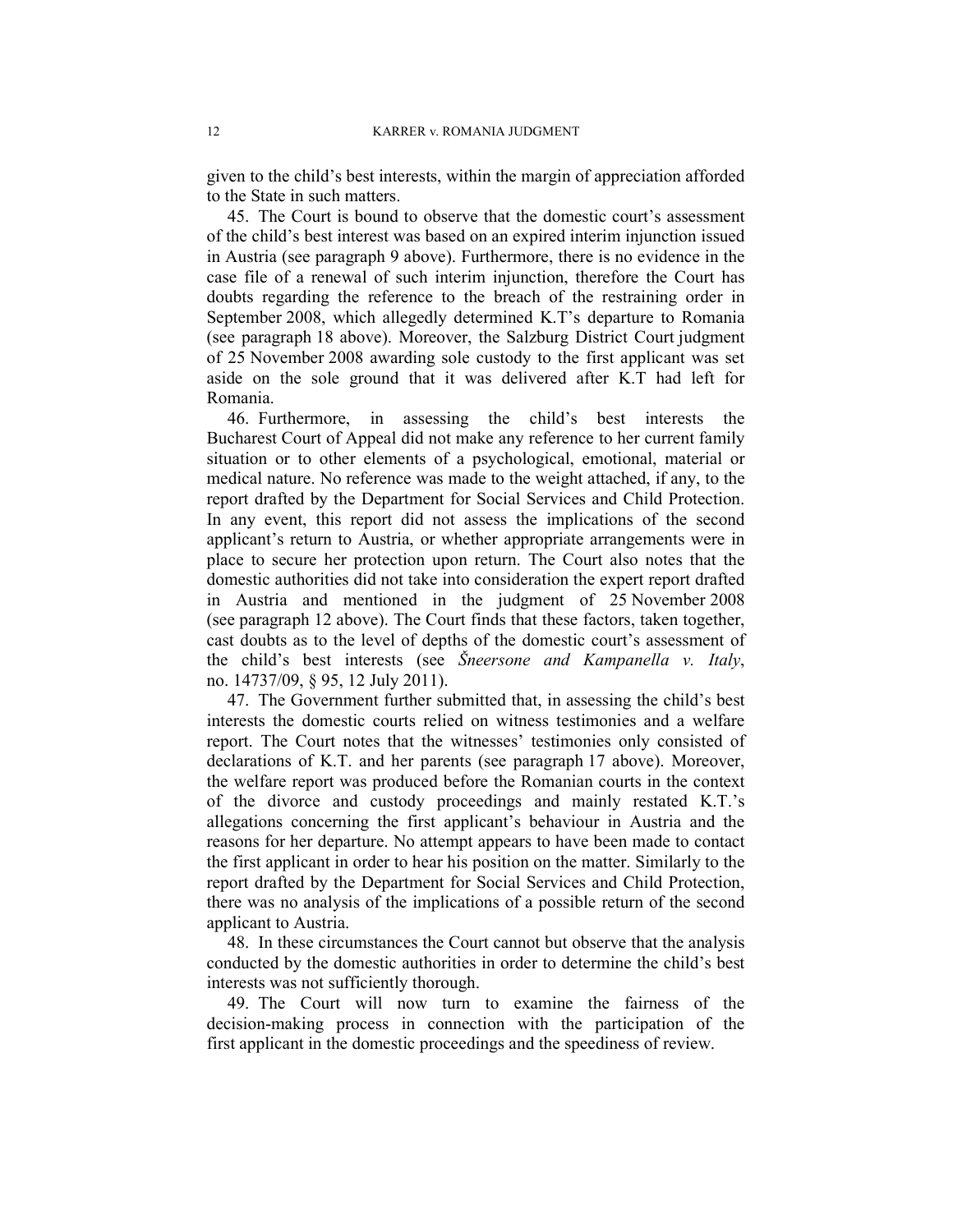50. The Government argued that the first applicant had not been prevented from participating in the hearings and making submissions. In this respect, the Court reiterates that the Convention is designed to "guarantee not rights that are theoretical or illusory but rights that are practical and effective" (see, among other authorities, Airey v. Ireland, 9 October 1979, § 24, Series A no. 32). As regards litigation involving opposing private interests, equality of arms implies that each party must be afforded a reasonable opportunity to present his case – including his evidence – under conditions that do not place him at a substantial disadvantage vis-à-vis his opponent. It is left to the national authorities to ensure in each individual case that the requirements of a "fair hearing" are met (Dombo Beheer B.V. v. the Netherlands, 27 October 1993, § 33, Series A no. 274).

51. In the instant case, Court finds that accepting the Government's argument whereby it was incumbent on the first applicant to inquire on the status of the request for return without any obligation on the part of the domestic authorities to undertake any action, would result in a disadvantageous situation for such applicant thus undermining the principle of fair proceedings.

52. The Court further notes that the Romanian Ministry submitted regular updates on the status of the domestic proceedings to their Austrian counterpart (see paragraph 19 above). The Court agrees with the Government that providing such information formed part of the Romanian Ministry's obligations under the Hague Convention. However, the Court notes that neither was the applicant heard by the domestic courts nor did he present written submissions in the domestic proceedings.

53. When examining the overall decision-making process the Court cannot disregard the fact that the file before the domestic courts contained controversial pieces of evidence. The Court finds that giving the first applicant the opportunity to present his case either directly or through written submissions was of paramount importance for ensuring the fairness of the decision-making process.

54. In relation to the speediness of review, the Court reiterates that in matters pertaining to the reunification of children with their parents, the adequacy of a measure is also to be judged by the swiftness of its implementation, such cases requiring urgent handling, as the passage of time can have irremediable consequences for the relations between the children and the parent who does not live with them (see *Iosub Caras*, cited above, § 38). Even if the Court were to accept the Government's argument whereby the six-week time-limit set forth under the Hague Convention is not to be interpreted strictly, it cannot fail but notice that this time-limit was largely exceeded as the Hague Convention proceedings lasted a total of eleven months before the first-instance and the instance of appeal. Moreover, the Court notes that the Council Regulation No. 2201/2003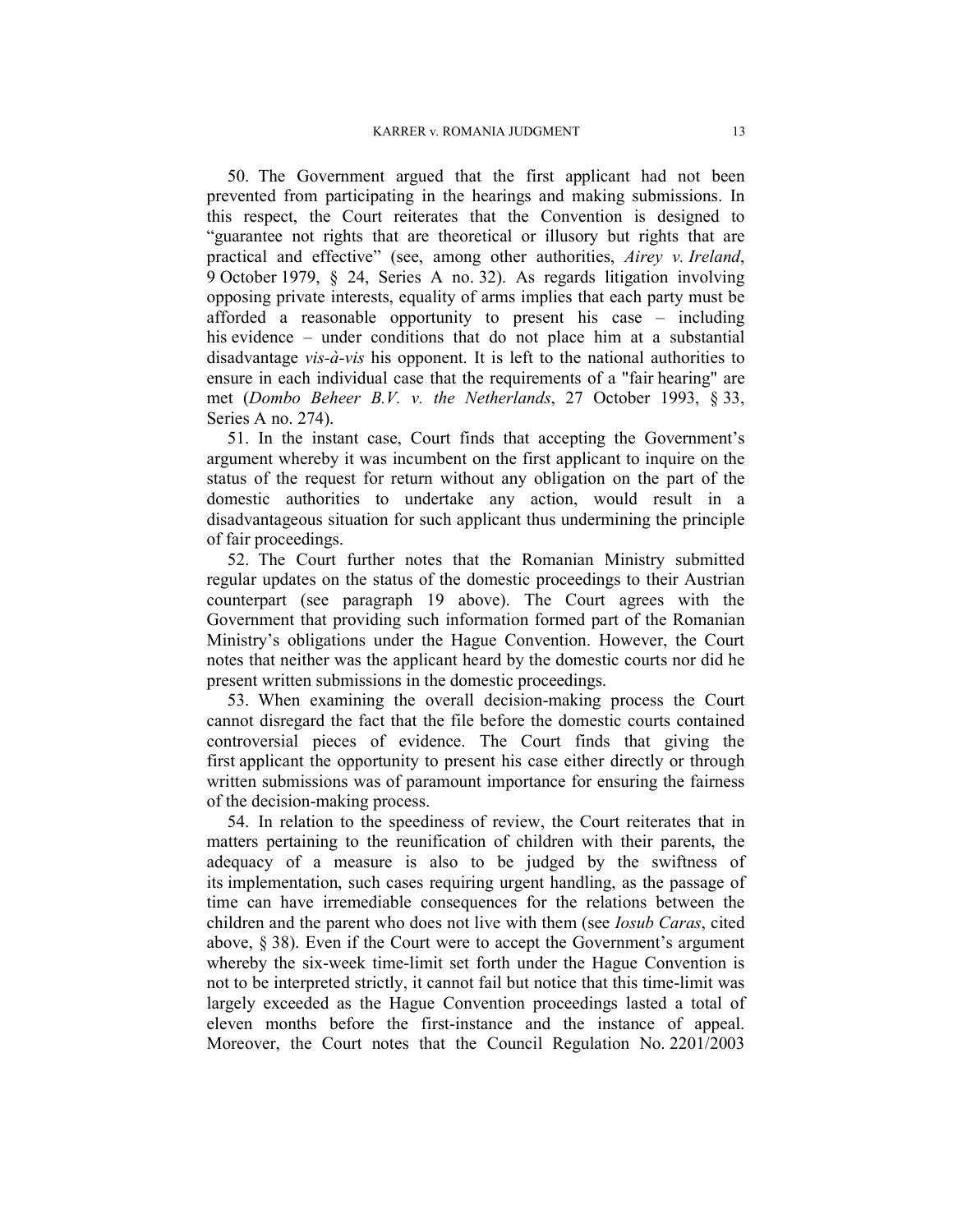permits non-compliance with the six-week rule only in exceptional circumstances (see paragraph 21 above). No satisfactory explanation was put forward by the Government for this delay.

55. In conclusion, and in the light of the foregoing considerations the Court finds that the decision-making process at domestic level was flawed as on the one hand no in-depth analysis was conducted with a view to assessing the child's best interests and on the other hand the first applicant was not given the opportunity to present his case in an expeditious manner as required under Article 8 of the Convention interpreted in the light of the Hague Convention and the Regulation.

There has accordingly been a violation of Article 8 of the Convention.

# II. APPLICATION OF ARTICLE 41 OF THE CONVENTION

### 56. Article 41 of the Convention provides:

"If the Court finds that there has been a violation of the Convention or the Protocols thereto, and if the internal law of the High Contracting Party concerned allows only partial reparation to be made, the Court shall, if necessary, afford just satisfaction to the injured party."

# A. Damage

### 1. Pecuniary damage

57. The first applicant claimed 185,759.28 euros (EUR) in respect of pecuniary damage resulting from past, present and future loss of income as he had become ill from the stress associated with the abduction of his daughter.

58. The Government submitted that the first applicant's claims were speculative and did not have a direct connection with the possible finding of a violation of Article 8 of the Convention.

59. The Court finds that the causal link between the violation found and the alleged pecuniary damage is too remote to justify an award of compensation under this head.

# 2. Non-pecuniary damage

60. The first applicant sought EUR 40,000 on his own behalf and EUR 60,000 on behalf of the second applicant in compensation for non-pecuniary damage suffered due to the anxiety and distress he and his daughter had experienced on account of the domestic courts' failure to promptly order the return of the second applicant to Austria.

61. The Government submitted that the amounts claimed were unjustified and excessive, inviting the Court to rule that the finding of a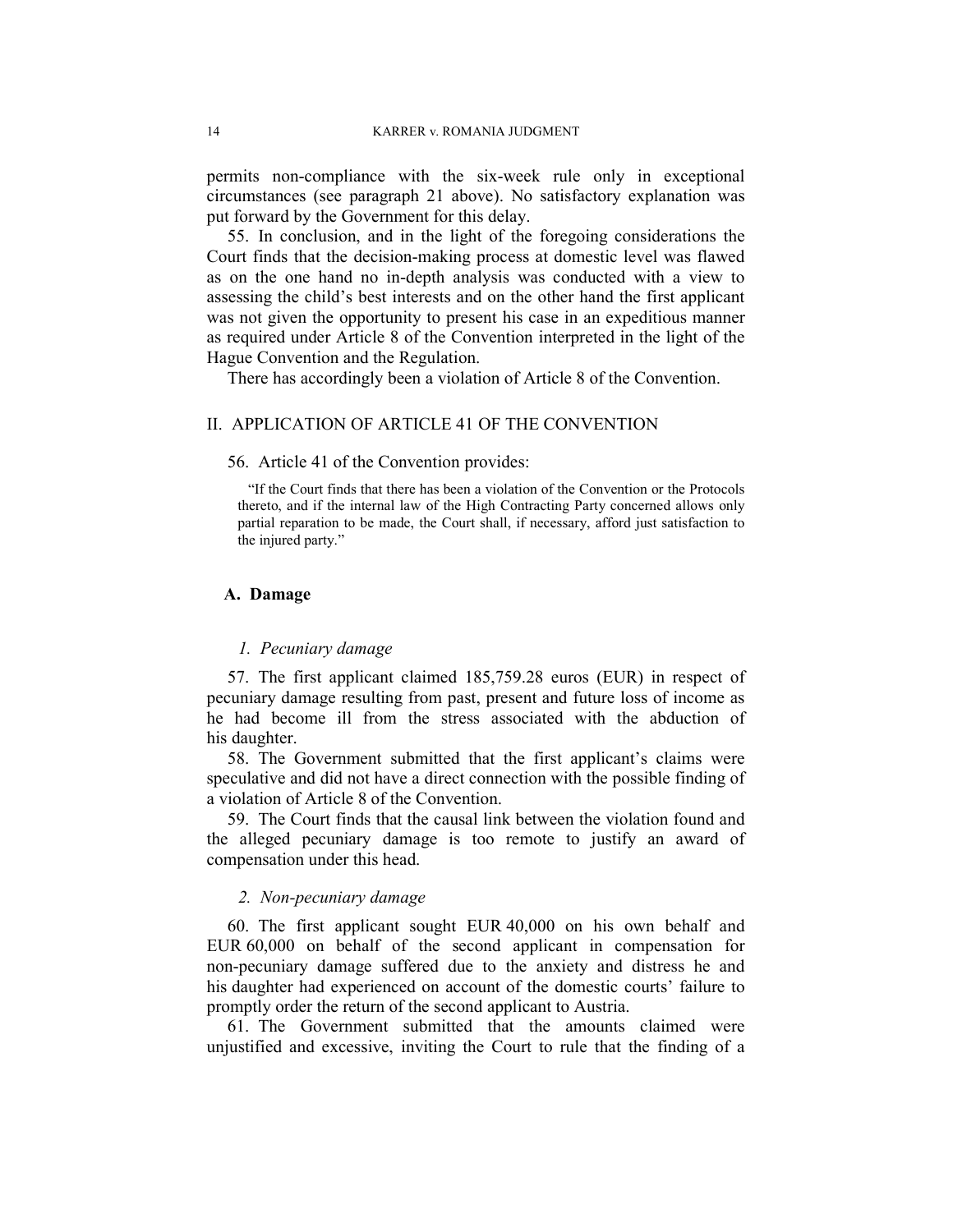violation would provide sufficient just satisfaction for any non-pecuniary damage the applicants may have suffered.

62. The Court considers that the applicants must have suffered distress as a result of the impossibility to enjoy each other's company. It considers that, in so far as the first applicant is concerned, sufficient just satisfaction would not be provided solely by a finding of a violation. In the light of the circumstances of the case, and making an assessment on an equitable basis as required by Article 41, the Court awards the first applicant EUR 10,000 under this head.

As to the second applicant, the Court considers that the finding of a violation provides sufficient just satisfaction for any non-pecuniary damage she may have suffered as a result of the violation of her Article 8 rights (see Sylvester, cited above, § 80).

### B. Costs and expenses

63. The first applicant also claimed EUR 15,172.04 for the costs and expenses incurred before the domestic courts and the Court, namely (i) EUR 11,160 in lawyer's fees incurred in Austria in connection with the Hague Convention proceedings; (ii) EUR 1,500 in lawyer's fees incurred in Romania in connection with the Hague Convention proceedings; (iii) EUR 553 for expenses before the Court and (iv) EUR  $1,959.04$  for mobile phone expenses incurred in connection with his attempts to retrieve his daughter.

64. The Government disputed the claims, arguing that the first applicant had not submitted the relevant documents in support of his claim and that the requirements of Rule 60 of the Rules of Court had not been met.

65. According to the Court's case-law, an applicant is entitled to the reimbursement of costs and expenses only in so far as it has been shown that these have been actually and necessarily incurred and are reasonable as to quantum. In relation to the costs incurred in the proceedings before the Court, the first applicant submitted a bank statement certifying payments made to his lawyer's bank account amounting to 1591.06 Romanian lei (representing the equivalent of around EUR 393) and an invoice for 687.15 Romanian lei (representing the equivalent of around EUR 160) for English translations of the correspondence with the Court. In the absence of any other documents, the Court finds that the first applicant has only justified the translation expenses and awards him the amount of EUR 160 for the proceedings before the Court.